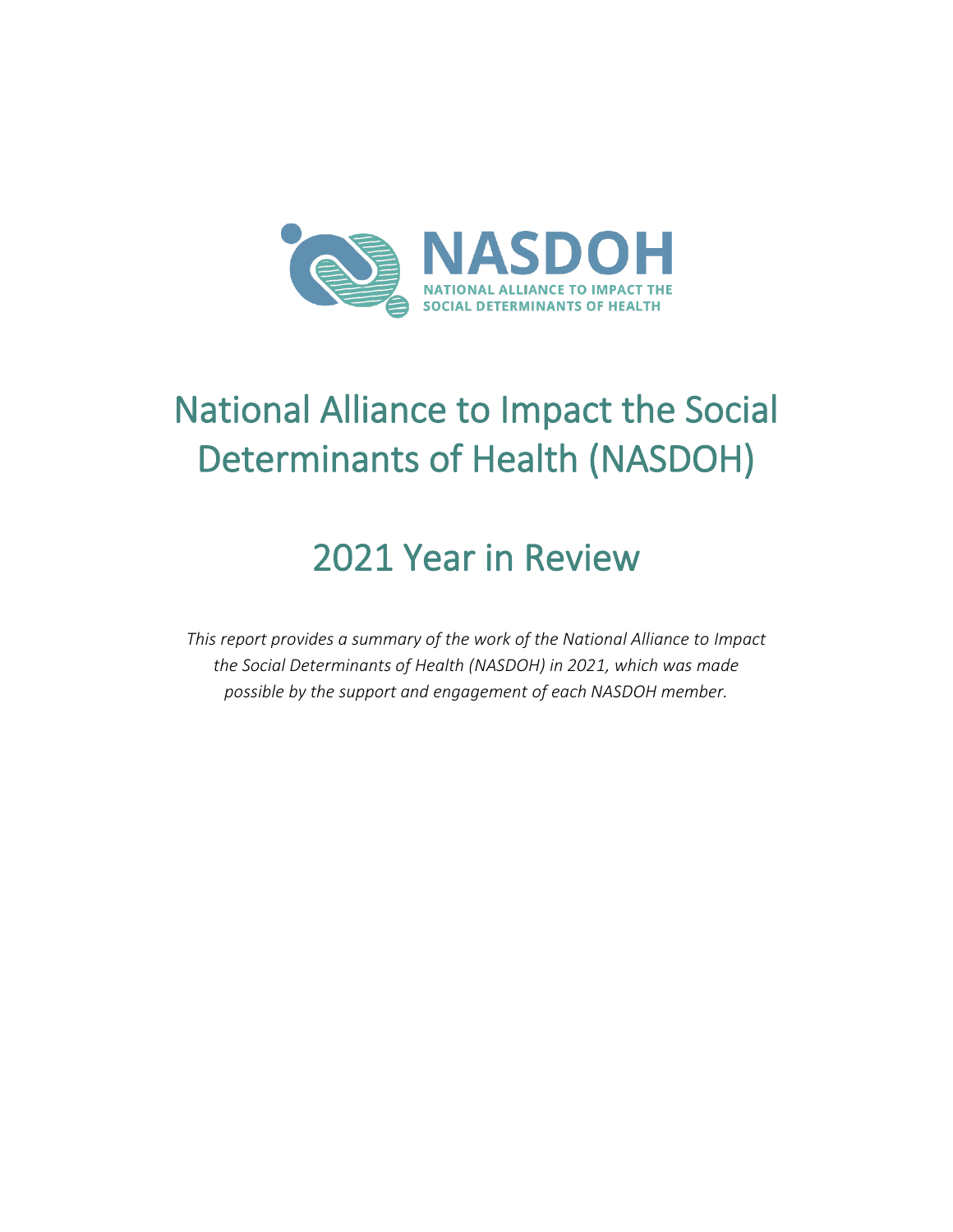### ABOUT NASDOH'S 2021 PRIORITIES

NASDOH was established in January 2018 to systematically and pragmatically build a common understanding of the importance of addressing social determinants of health (SDOH) as part of an overall approach to improve the health and economic vitality of families and communities. The work of NASDOH is guided by a set of [principles,](https://nasdoh.org/about-us/#guiding-principles) which were updated in the Spring of 2021 to reflect the evolving SDOH federal landscape and NASDOH members' interests.

In 2021, NASDOH prioritized activities related to our core workstreams while continuing to adapt and evolve our work plan in recognition of the relevance of social needs and social determinants of health to the ongoing COVID-19 crisis and advancing health equity. NASDOH's work in 2021 focused on the following priority areas:

- 1. Supportive Federal Policy Environment: Advocating for federal action on SDOH and federal policy that facilitates state and local action to address SDOH.
- 2. Cross-Sector Collaboration and Learning: Facilitating shared learning among our members, who are already leaders in the field, and advancing wider action through collaboration and coordination across sectors and with nontraditional stakeholders.
- 3. SDOH Thought Leadership: Providing expertise and insight on SDOH to the public and private sectors on the intersection of social and economic conditions and COVID-19, and SDOH and equity.

### KEY ACTIVITIES IN 2021:

Each year, NASDOH defines a work plan that establishes specific goals and deliverables, which align with our priority areas. In 2021, NASDOH made progress towards our three strategic priorities and advanced work in each of our key workstreams, positioning us well for progress in 2022.

#### 1. SUPPORTIVE FEDERAL POLICY ENVIRONMENT

At the end of 2020, NASDOH developed a federal policy and advocacy agenda to guide our efforts in 2021. We developed a set of 8 policy recommendations ripe for engagement with the legislative and executive branches of government. Our recommendations called for action to address SDOH in the context of a broader goal to advance health equity, including outlining policies to better align and integrate available SDOH resources, advance value-based health care, and support federal, state, and local action to address SDOH in a sustainable manner.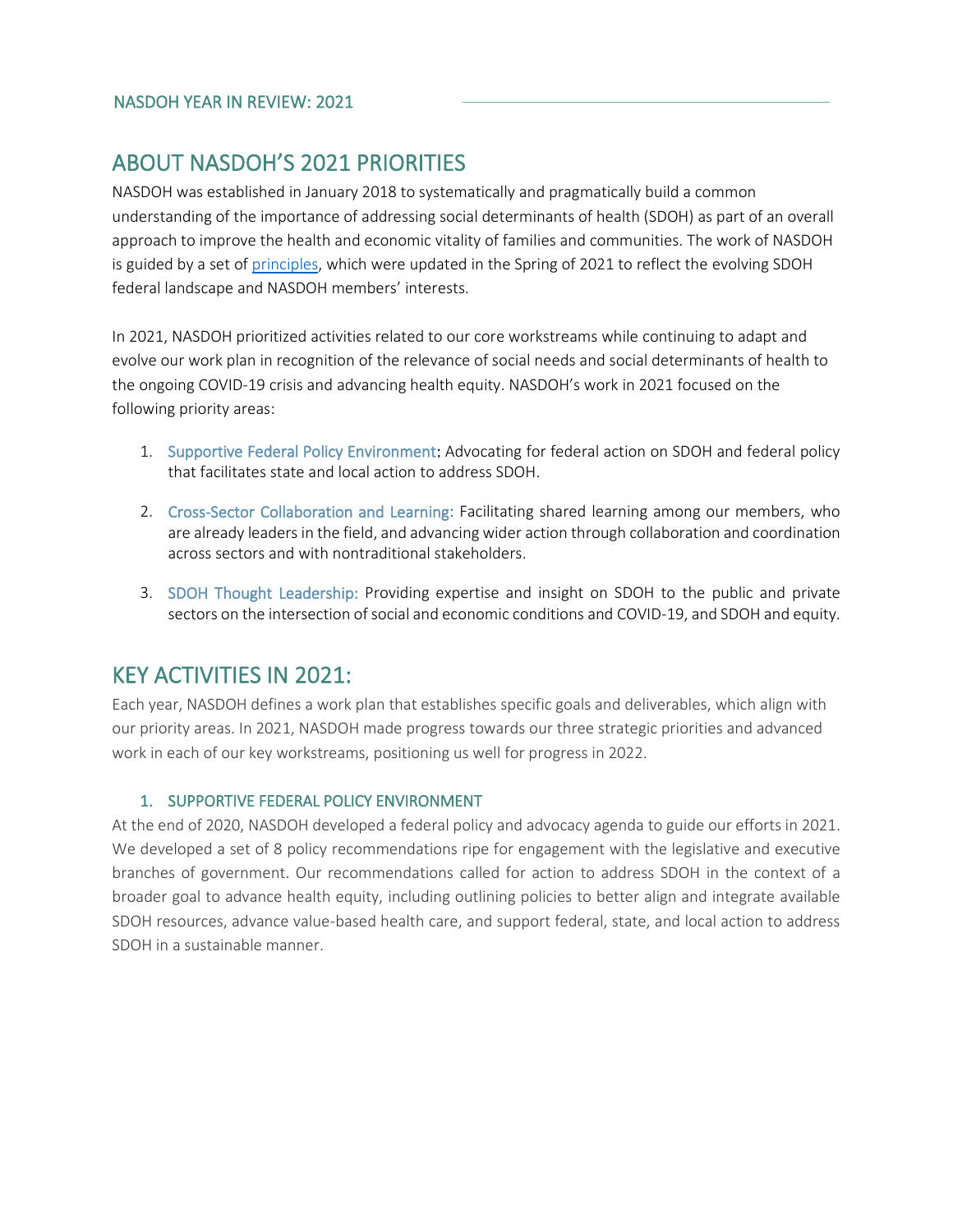NASDOH published a letter to the Biden Administration team in December 2020, featuring the [eight policy](https://leavittpartner.sharepoint.com/sites/LPCA-DEPT-GENERAL/Alliance%20Docs/.Current%20Clients/NASDOH/Drafts/Deliverables/2020%20year%20end%20report/eight%20policy%20recommendations)  [recommendations](https://leavittpartner.sharepoint.com/sites/LPCA-DEPT-GENERAL/Alliance%20Docs/.Current%20Clients/NASDOH/Drafts/Deliverables/2020%20year%20end%20report/eight%20policy%20recommendations) developed by NASDOH members and informed by their organizational strategic priorities and needs. Throughout Q1 and Q2 of 2021, NASDOH engaged widely with key stakeholders in the Administration and Congress, calling for action on our policy priorities, and advocating for key issues where we authored position statements. This led to new intelligence, informed our thought leadership, and offered learning opportunities.

#### NASDOH WHITE PAPERS, LETTERS, AND PUBLICATIONS TO THE ADMINISTRATION AND FEDERAL AGENCIES

Capitalizing on the emerging attention toward and prioritization of social needs, SDOH, and health equity from the White House, and federal agencies, NASDOH developed publications and responded to key federal policies. We engaged with the executive branch on these issues:

- [Responding](https://nasdoh.org/wp-content/uploads/2021/05/HIPAA-NPRM_NASDOH-Comments_2021.pdf) to a notice of public rulemaking (NPRM) on issues related to HIPAA and social needs information;
- Releasing a [commentary](https://nasdoh.org/related-publications/#nasdoh-issue-briefs-and-white-papers) on equity and the COVID vaccine;
- Sending a [response](https://nasdoh.org/wp-content/uploads/2021/11/NASDOH-Letter-to-ASPE.pdf) to an ASPE letter to encourage building the evidence base for SDOH;
- [Commenting](https://nasdoh.org/wp-content/uploads/2021/07/NASDOH-response-to-OMB-Equity-RFI-final.pdf) on an OMB Request for Information (RFI) on Advancing Equity for Underserved Communities;
- Sending a [letter](https://nasdoh.org/wp-content/uploads/2021/06/NASDOH-Letter-on-Multisector-Partnerships_FINAL.pdf) to HHS and the Domestic Policy Council to encourage appropriated federal funding to address SDOH and support multisector partnerships;
- Issuing an [advisory](https://nasdoh.org/wp-content/uploads/2021/11/Data-and-Tech-Advisory-to-States.pdf) to states encouraging them to leverage public health and social service-related funding to advance data modernization and interoperability;
- Releasing an [issue brief](https://nasdoh.org/wp-content/uploads/2021/10/10-21-NASDOH-Medicaid-and-Social-Needs-Issue-Brief_FINAL.pdf) on strategies to address social needs in the Medicaid program; and
- Developing and releasing a multi-sectoral allianc[e resource compendium](https://leavittpartners.com/wp-content/uploads/2021/03/LPCA_NASDOH-Compendium_FINAL.pdf) with materials to assist in developing and optimizing alliances and their impact in the community.

This year, we expanded our federal SDOH policy activities to include direct public support for Congressional action and SDOH-related legislative proposals. We supported the creation of the Congressional SDOH Caucus and responded to the caucus request for information (RFI) to highlight key areas for action. We followed bills introduced in Congress that are relevant to SDOH and, upon consultation with members, we sent letters of support for select SDOH-related legislative proposals, including:

- H.R. 379 and S. 104: *The Improving Social Determinants Act of 2021*;
- H.R. 2503: *The Social Determinants Accelerator Act of 2021*;
- S. 509: *The Leveraging Integrated Networks in Communities* (LINC) *to Address Social Needs Act of 2021*;
- S. 674: *The Public Health Infrastructure Saves Lives Act* (PHISLA); and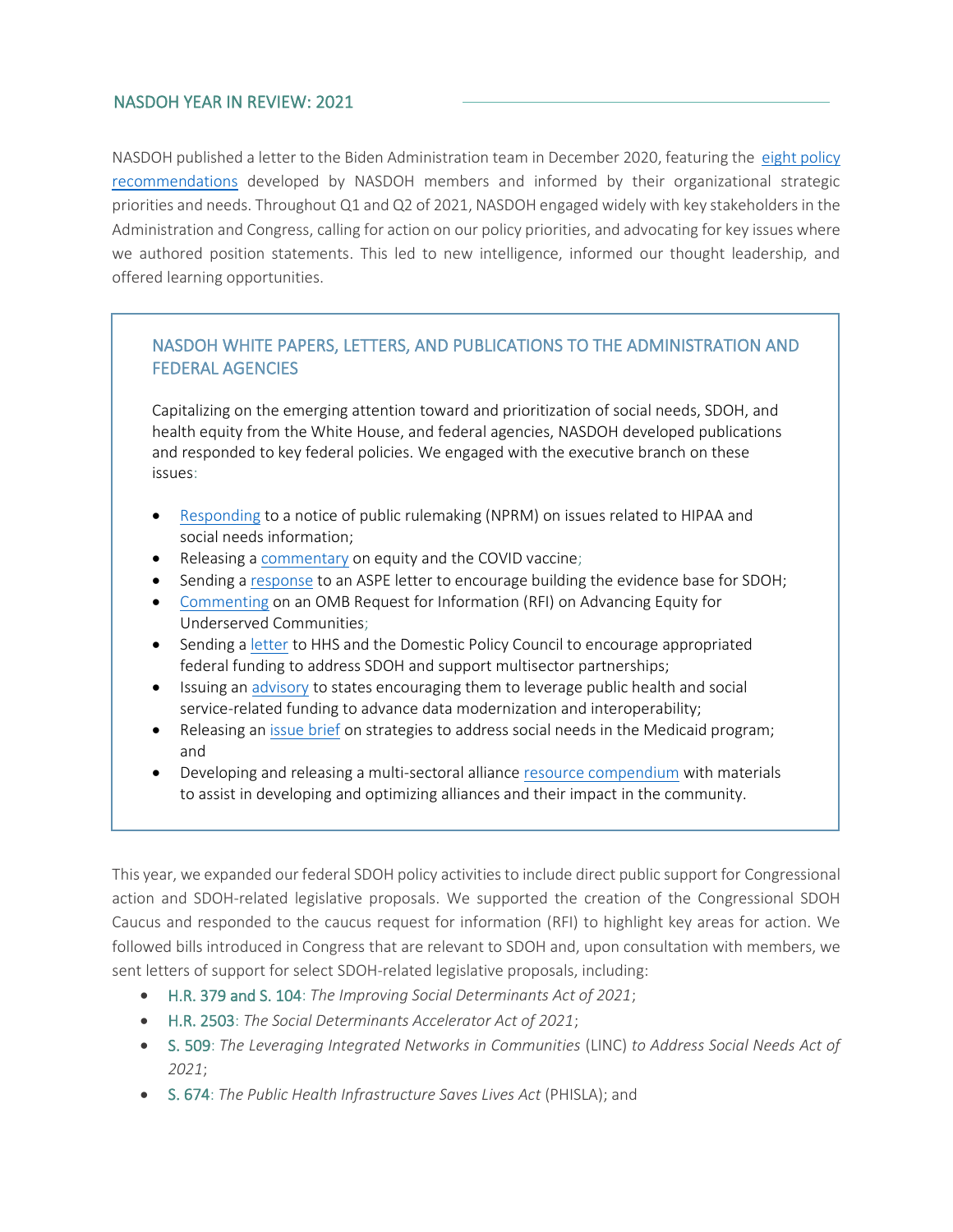• H.R. 959 and S. 346: *The Black Maternal Health Momnibus Act of 2021*.

We connected with Congressional offices, forged deeper relationships with staff at key Congressional offices, and offered the Alliance's perspective on the importance of addressing SDOH to drive overall health and wellbeing.

#### FEDERAL POLICY STAKEHOLDERS NASDOH ENGAGED IN 2021

- Staff of the Senate HELP committee majority and minority: NASDOH elevated SDOH as a key priority for the Committee to consider in the context of the Committee's pandemic preparedness package.
- Senators Tina Smith (D-MN) and Chris Murphy (D-CT) and Rep. Nanette Diaz-Barragan (D-CA): NASDOH voiced its support for the cosponsors' *Improving Social Determinants of Health Act of 2021* and offered to serve as a resource on SDOH issues for the staff.
- Staff of Rep. Cheri Bustos (D-IL), Rep. Tom Cole (R-OK), Rep. Markwayne Mullin (R-OK): NASDOH voiced its support for the cosponsors' *Social Determinants of Health Accelerator Act of 2021* and offered to serve as a resource on SDOH issues for the staff.
- Staff of the majority and minority House Energy and Commerce Committee: NASDOH shared our issue brief on addressing social needs in Medicaid.
- Staff of the majority Ways and Means Committee: NASDOH discussed how addressing social needs and social determinants fits in with the Committee's racial equity initiative.
- NASDOH sent background info on SDOH and posed questions to members of the Senate HELP Committee and Finance Committee in advance of the confirmation hearing for Sec. Xavier Becerra.

In addition to promoting our policy recommendations to the policymakers directly, NASDOH strengthened and expanded tracking of initiatives and activities to address SDOH and social needs across the U.S. Department of Health and Human Services (HHS) and at its member agencies and other departments, including the U.S. Department of Agriculture (USDA) and Housing and Urban Development (HUD). NASDOH's policy activity tracker was a valuable resource for our members, as well as for a wider audience, in promoting awareness of what is happening across HHS and other departments. NASDOH members were updated on developments twice monthly in the member newsletter, as well as during our monthly Policy Committee and Full Alliance meetings.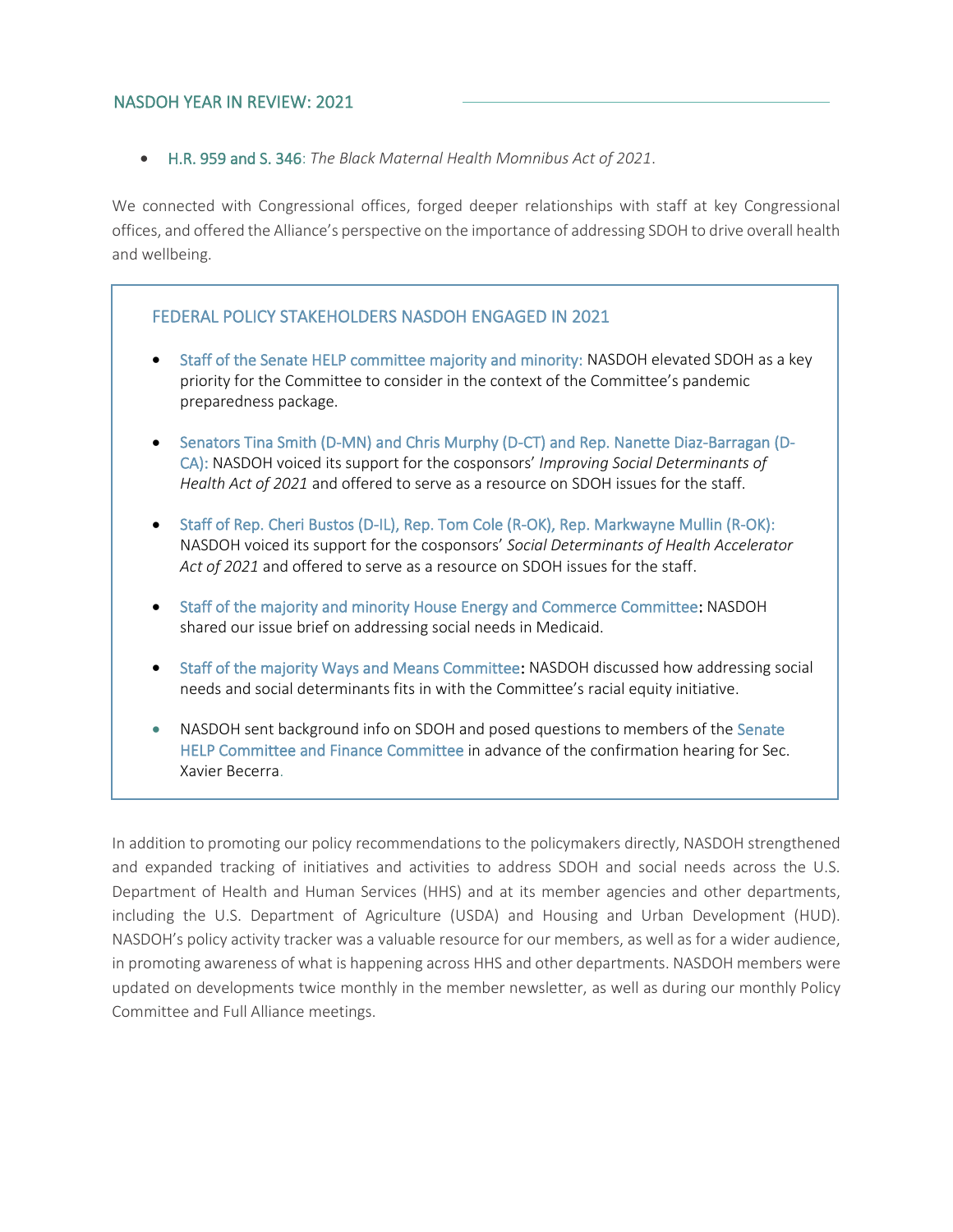NASDOH also spoke about SDOH supportive policy developments and opportunities, offering recommendations to a variety of stakeholders through panels, webinars, and direct presentations. Presentations included addresses to the Population Health Alliance, Washington Health Alliance, Google Health Equity Research Summit, and Medicaid Enterprise Systems Conference.

#### FEDERAL SDOH POLICY WINS IN 2021

Over the course of 2021, NASDOH was encouraged to see a number of federal policy developments and achievements related to SDOH, the result of strong advocacy and increasing federal prioritization of social needs, social determinants of health, and health equity. Accomplishments included:

- Creation of the White House COVID-19 Health Equity Taskforce.
- Creation of the House Ways and Means Committee Legislative [Framework and Priority](https://waysandmeans.house.gov/media-center/press-releases/ways-and-means-democrats-release-framework-achieve-health-and-economic) Achieving Health and Economic Prosperity.
- Launch of the bipartisan Congressional SDOH Caucus.
- In Congress, increased understanding from both sides of the aisle that SDOH and social needs must be addressed both as a public health measure and in prevention efforts.
- The release of several SDOH-related reports from federal agencies including the Surgeon General's Report on Community Health and Economic Prosperity, an ASPE report on Social Determinants of Health Data Sharing at the Community Level, and an ASPE report on the Evidence Base for SDOH.
- The inclusion of social needs, SDOH, and health equity provisions throughout COVID-19 related fiscal relief packages.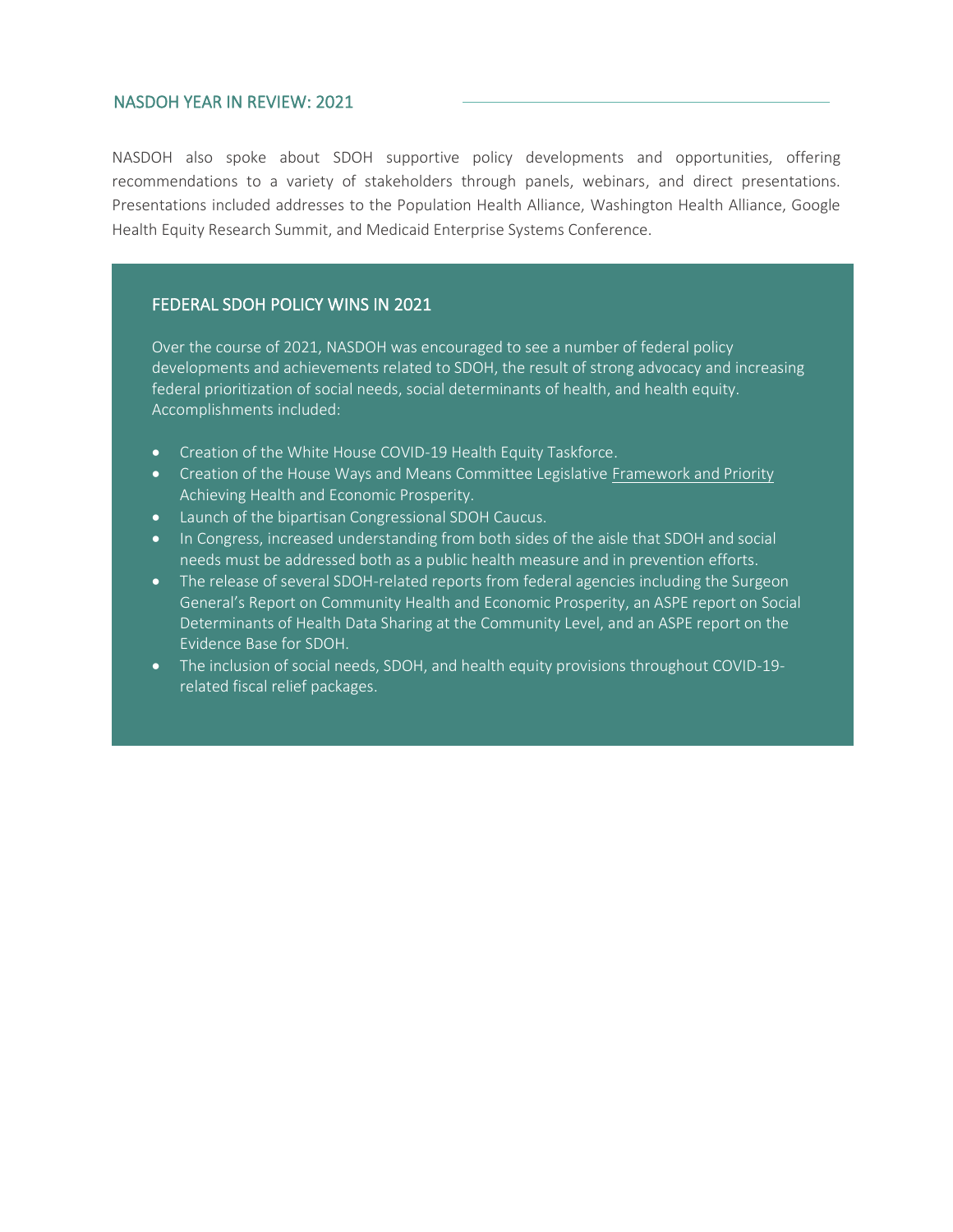#### 2. CROSS-SECTOR COLLABORATION AND LEARNING

In 2021, NASDOH actively supported cross-sector collaboration. NASDOH members met monthly to share, among other topics, promising practices for addressing SDOH that have been used across member organizations. Additionally, NASDOH welcomed members and several Administration officials to discuss SDOH-related initiatives and priorities, creating an opportunity for NASDOH members to share their perspectives and pose questions to those external speakers. Over the course of 2021, NASDOH focused on sharing learnings on topics including:

#### Working Together with Public Health to Address Social Needs and SDOH

In 2021, NASDOH members discussed existing strategies and efforts to address social needs and SDOH. NASDOH invited guest speaker Karen Hacker, M.D., M.P.H., Director of CDC's National Center for Chronic Disease Prevention and Health Promotion (NCCDPHP) to share insights on public health's role in addressing the social determinants of health and CDC's work in this area to date. NASDOH Member Emily Yu of de Beaumont's BUILD Health Challenge reviewed her organization's [report](https://debeaumont.org/wp-content/uploads/2021/02/Seven-Ways-Businesses-Can-Align-with-Public-Health.pdf) on "Seven Ways Businesses Can Align with Public Health for Bold Action and Innovation."

#### The Intersection of Social Care and Health Care

NASDOH members also offered learnings from their own organizations related to addressing social needs and SDOH. For example, Marisa Scala-Foley of the National Association of Area Agencies on Aging (N4A) presented to NASDOH members on N4A's efforts working across social care and health care, highlighting policy levers that could be used to improve social services' ability to address social need and SDOH.

In addition, Kelly Cronin, Deputy Administrator of the Center for Innovation and Partnership's Administration for Community Living (ACL), shared ACL's work on addressing social needs and social determinants and shared what the agency has been working on with a variety of stakeholders.

#### Efforts for Addressing Community Health and Economic Prosperity

Following the Trump Administration's release of the Surgeon General's Community Health and Economic Prosperity [report,](https://www.hhs.gov/sites/default/files/chep-sgr-full-report.pdf) NASDOH Member Doug Jutte of Build Healthy Places Network shared an overview of the development report, focusing on the implications for stakeholders addressing SDOH. Following that discussion, Doug Jutte and Colleen Flynn of Build Healthy Places Network shared with NASDOH members their organization's activities to address social determinants of health via community development.

NASDOH also engaged in dialogue and shared learning from efforts and investments in community health. NASDOH member Robin Hacke of the Center for Community Investment (CCI) presented on CCI's community investment strategies and activities and the social determinants of health. Additionally, NASDOH Member John Banta of Blue Venture Fund offered venture capital and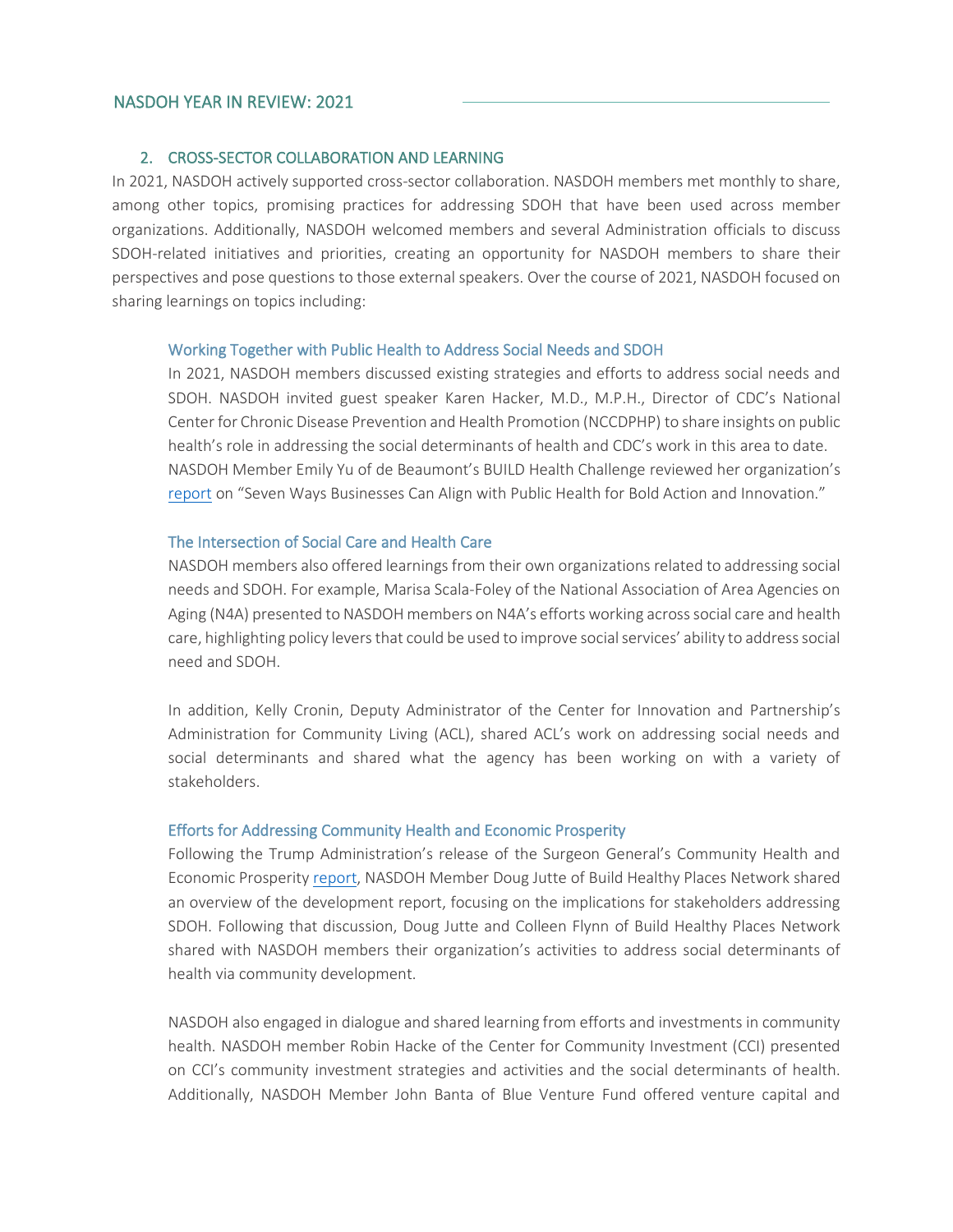private equity perspectives on SDOH investment. NASDOH member Kaiser Permanente shared insights with members on their recently launched initiative to combat racial disparities in access to economic opportunity.

#### Strategies and Lessons Learned for Addressing Health Equity and Structural Racism

Taking full advantage of the Biden Administration's commitment to advance and promote health equity, NASDOH members followed suit in sharing their priorities and strategies related to health equity and structural racism. Jean Moody-Williams, Deputy Director for Clinical Standards and Quality at the Center for Medicare and Medicaid Services (CMS), shared CMS' work on health equity and engagement with community organizations. Dr. Fernando De Maio, Melanie Ward, and Emily Laflamme of the American Medical Association (AMA) discussed AMA's Center for Health Equity priorities and activities. Roberta Downing of the Federal Reserve Bank of Minneapolis discussed the Reserve Bank's ongoing series of virtual events examining the ways in which structural racism manifests itself in America and their efforts to dismantle structural racism and build a more inclusive economy. NASDOH member National Partnership for Women & Families also shared their recently released Choosing Health Equit[y suite of resources.](https://www.nationalpartnership.org/our-work/health/choosing-health-equity.html)

Across all topic areas, NASDOH members engaged with each other and with guest speakers in rich, generative dialogue that allowed members to showcase emerging efforts and best practices in the SDOH space and discuss challenges and opportunities that those who are engaged in SDOH work have faced. In several cases, members were invited to follow up with federal representatives and guest speakers directly to discuss issues and opportunities further.

We continued to assemble and publish a biweekly member newsletter, which highlighted and explored NASDOH members' SDOH news and initiatives, federal policy updates in the SDOH space, and resources and events related to SDOH and health equity. NASDOH invites members to share their organizational updates for discussion at member meetings and in our biweekly member newsletters. We also issued a regular newsletter to non-NASDOH external stakeholders to publicize NASDOH activities and NASDOH members' SDOH-related initiatives to a wider pool of public and private stakeholders interested in SDOH. The external newsletters are disseminated among about 150 individuals representing health care organizations, public health organizations, community-based organizations, academic institutions, and other entities. The newsletter content is often cross-listed in other members' newsletters and webinars, and highlighted in advocacy discussion with policymakers.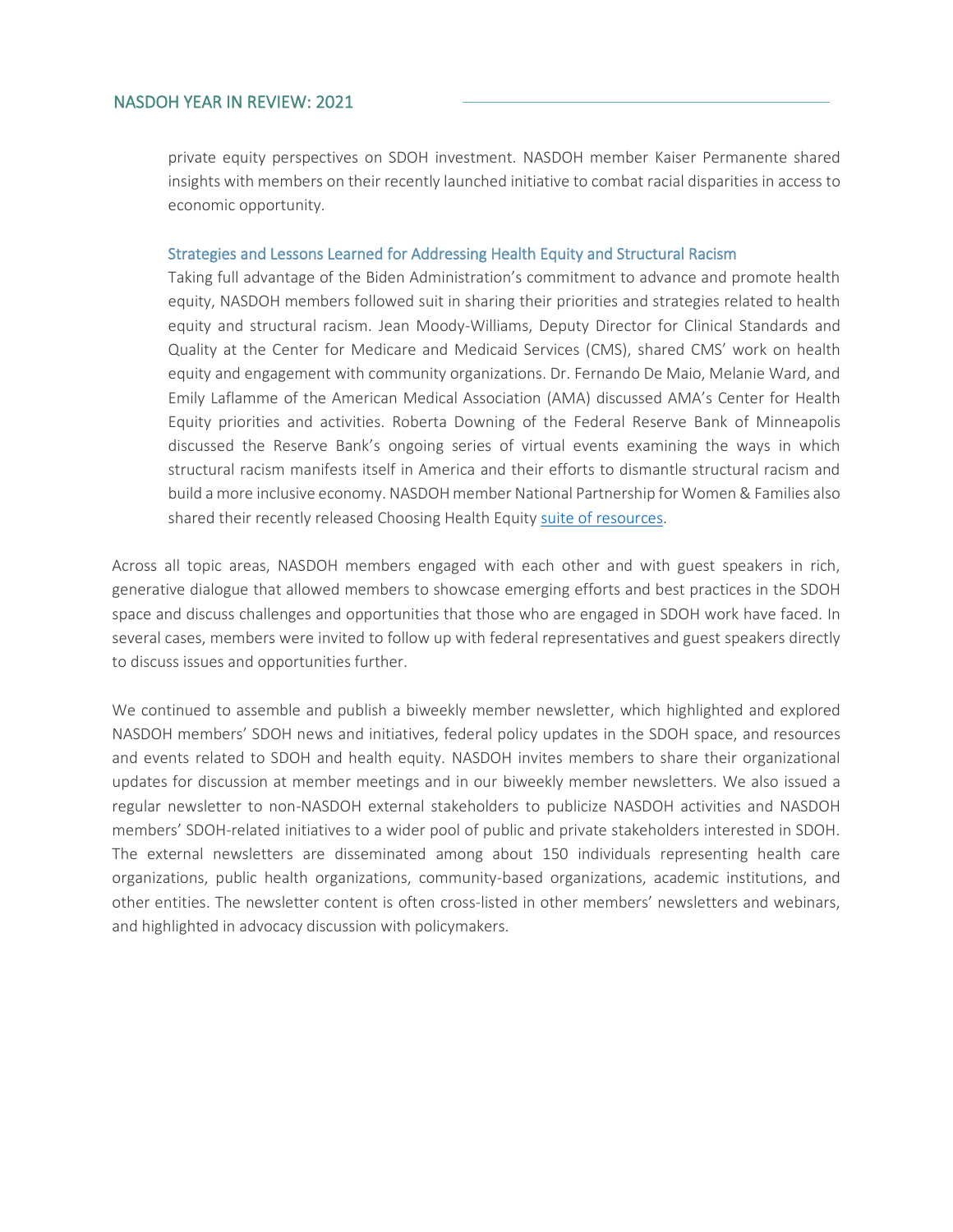Importantly, we also released the Multi-Sector Alliance Resource Compendium. The Compendium aims to support multi-sectoral alliances focused on the social determinants of health (SDOH). It contains resources

like guidance documents, best practices, case studies, and tools to assist in developing and optimizing alliances and their impact in the community.

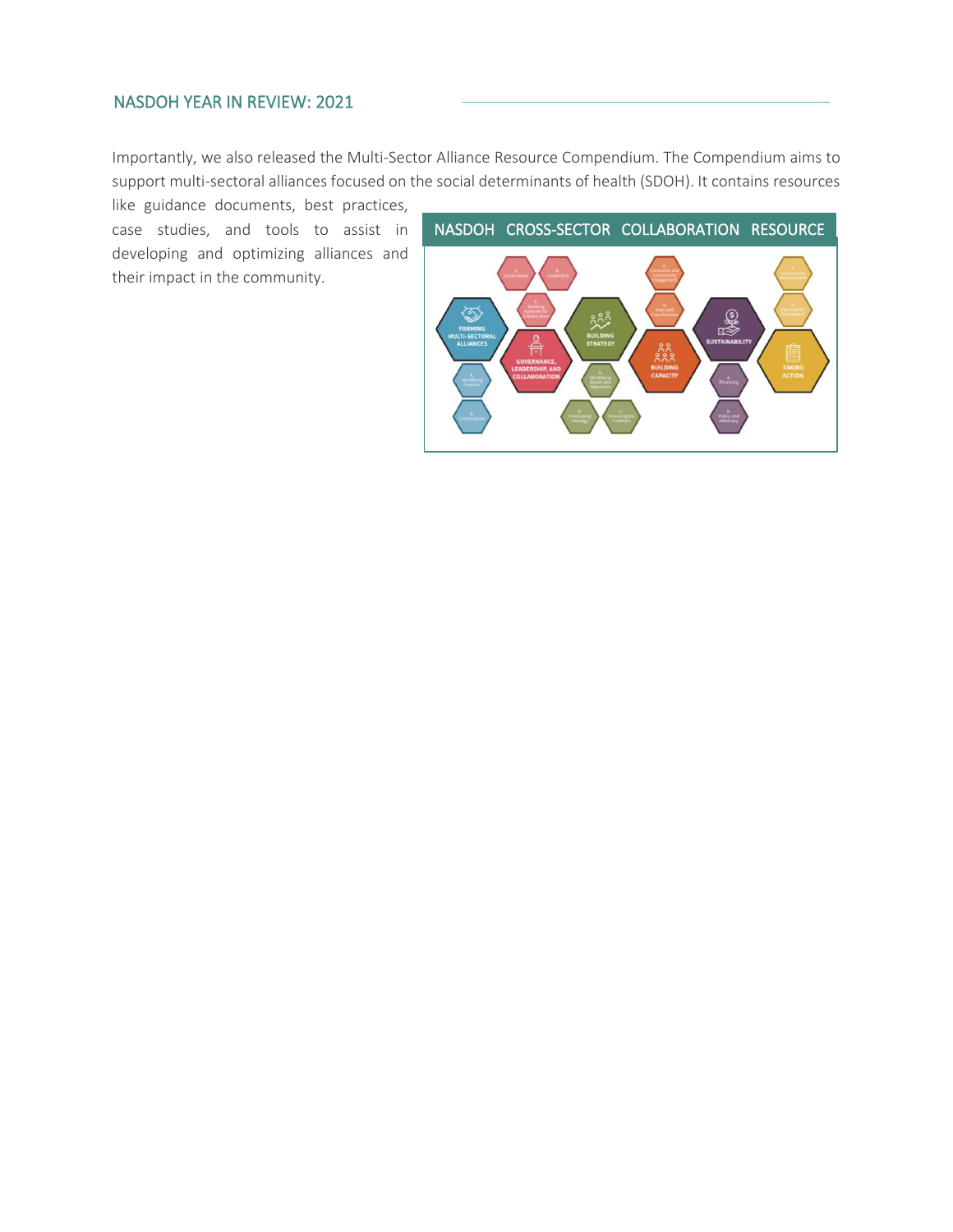#### 3. SDOH THOUGHT LEADERSHIP

NASDOH leveraged its status as a network of health care, public health, and social service expertise to advance public dialogue on SDOH-related topics. NASDOH released several policy documents demonstrating its contribution to thought leadership on SDOH, sharing valuable insights for others who have a vested interest in the federal SDOH policy environment.

#### Thought Leadership Related to COVID-19

NASDOH used its influence and reach to respond to key SDOH-related issues emerging from the COVID-19 pandemic. NASDOH released an [issue brief](https://nasdoh.org/wp-content/uploads/2021/03/NASDOH_Equity-and-the-COVID-19-Vaccine-Commentary_FINAL.pdf) on equity and the COVID-19 vaccine, identifying short- and long-term challenges and other vaccine rollout implications related to SDOH and inequities that impact the country's most vulnerable populations. In it, we discussed concrete steps that federal and local governments should take to ensure that those at the highest risk for COVID-19 infection, serious illness, and death are prioritized during the COVID-19 vaccination rollout and we are taking every opportunity to meet their needs where they are. Additionally, NASDOH [commented](https://nasdoh.org/wp-content/uploads/2021/07/NASDOH-response-to-OMB-Equity-RFI-final.pdf) on an OMB request for information (RFI) on advancing equity for underserved communities, offering our perspectives on how the Administration's equity-related goals can be accomplished through federal programs.

NASDOH followed, shared, amplified, and advocated federal flexibilities or funding sources for SDOH-related programs amid the COVID-19 public health emergency. In a [letter](https://nasdoh.org/wp-content/uploads/2021/06/NASDOH-Letter-on-Multisector-Partnerships_FINAL.pdf) to HHS and OMB, NASDOH encouraged the federal government to take proactive steps to ensure that federal funding, such as that appropriated in the American Rescue Plan Act (ARPA) and other new funding initiatives, is prioritized toward long-term investment in public health, social determinants of health (SDOH), and equity. NASDOH also issued an [advisory to states](https://nasdoh.org/wp-content/uploads/2021/11/Data-and-Tech-Advisory-to-States.pdf) on using COVID-19-related fiscal relief funding, public health funding, and social care funding to advance data and tech modernization and interoperability for social needs and SDOH.

#### Thought Leadership Related to SDOH Research and Evidence

NASDOH is committed to both promoting shared learning to stimulate action on SDOH in the current environment and advocating for increased research and evidence to ensure that there is greater opportunity for expanded SDOH efforts and initiatives in the future. NASDOH published [a](https://nasdoh.org/wp-content/uploads/2021/11/NASDOH-Letter-to-ASPE.pdf)  [letter](https://nasdoh.org/wp-content/uploads/2021/11/NASDOH-Letter-to-ASPE.pdf) to the Assistant Secretary for Planning and Evaluation (ASPE) at HHS on growing the evidence base for SDOH interventions.

#### Thought Leadership Related to Data and Technology Interoperability

NASDOH saw a renewed interest from members in the data and technology space related to social needs and SDOH. Following NASDOH's 2020 [Social Determinants of Health Data Interoperability](https://nam10.safelinks.protection.outlook.com/?url=https%3A%2F%2Fwww.nasdoh.org%2Frelated-publications%2F%23nasdoh-issue-briefs-and-white-papers&data=02%7C01%7Cmiriam.zamudio%40leavittpartners.com%7Ce405534d82a040b2745a08d83ed53d6b%7Cbc1373cd62314aedb3aac27cece22f31%7C0%7C0%7C637328432860567815&sdata=SDo8X7BHWYWO0CftdHdjdxp97fZN0sTtPUwdhLmORwo%3D&reserved=0)  [Concept Paper,](https://nam10.safelinks.protection.outlook.com/?url=https%3A%2F%2Fwww.nasdoh.org%2Frelated-publications%2F%23nasdoh-issue-briefs-and-white-papers&data=02%7C01%7Cmiriam.zamudio%40leavittpartners.com%7Ce405534d82a040b2745a08d83ed53d6b%7Cbc1373cd62314aedb3aac27cece22f31%7C0%7C0%7C637328432860567815&sdata=SDo8X7BHWYWO0CftdHdjdxp97fZN0sTtPUwdhLmORwo%3D&reserved=0) NASDOH returned to its Data and Technology priority, convening members over the summer of 2021 for discussion on NASDOH's priorities and roles in the Data and Technology space. NASDOH wrote a[n advisory](https://nasdoh.org/wp-content/uploads/2021/11/Data-and-Tech-Advisory-to-States.pdf) to states on prioritizing funding for data and tech modernization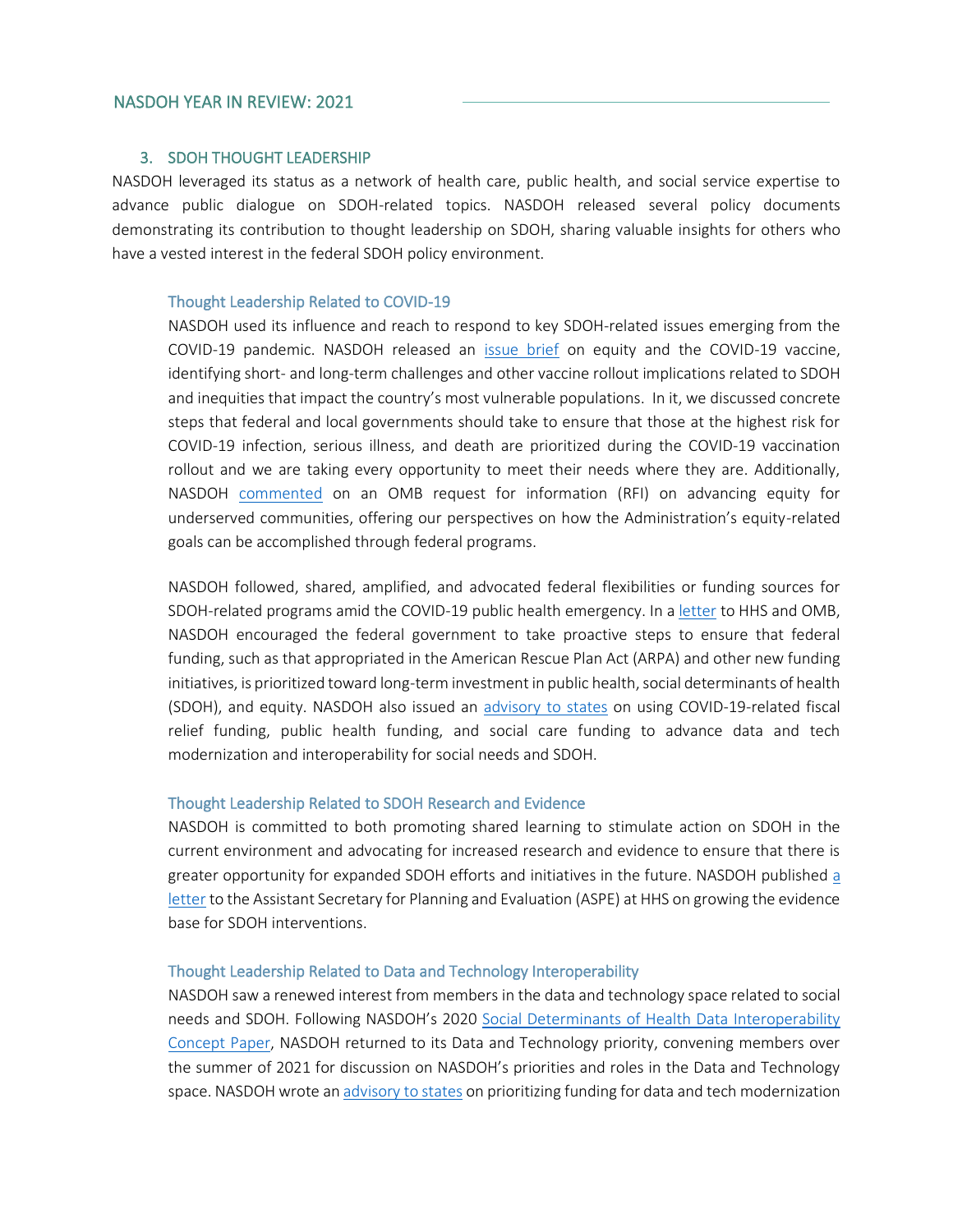and interoperability. In the letter, NASDOH encourages states to leverage federal fiscal relief funding made available during the COVID-19 emergency, and other recent public health and social care funding streams, to advance data modernization and interoperability between public health and social care, health care, and social service providers.

#### Thought Leadership Related to Addressing Social Needs in the Medicaid Program

In addition to flexibilities made available through the COVID-19 pandemic, NASDOH used its influence to contribute to thought leadership on ways in which social needs can be addressed in the Medicaid program. In an [issue brief,](https://nasdoh.org/wp-content/uploads/2021/10/10-21-NASDOH-Medicaid-and-Social-Needs-Issue-Brief_FINAL.pdf) we summarized select federal authorities that allow states to address social needs in the Medicaid program. We called on states and managed care organizations (MCOs) to leverage the available flexibilities to address social needs, and we made recommendations to the Centers for Medicare & Medicaid Services (CMS) about how they can support the states in their efforts.